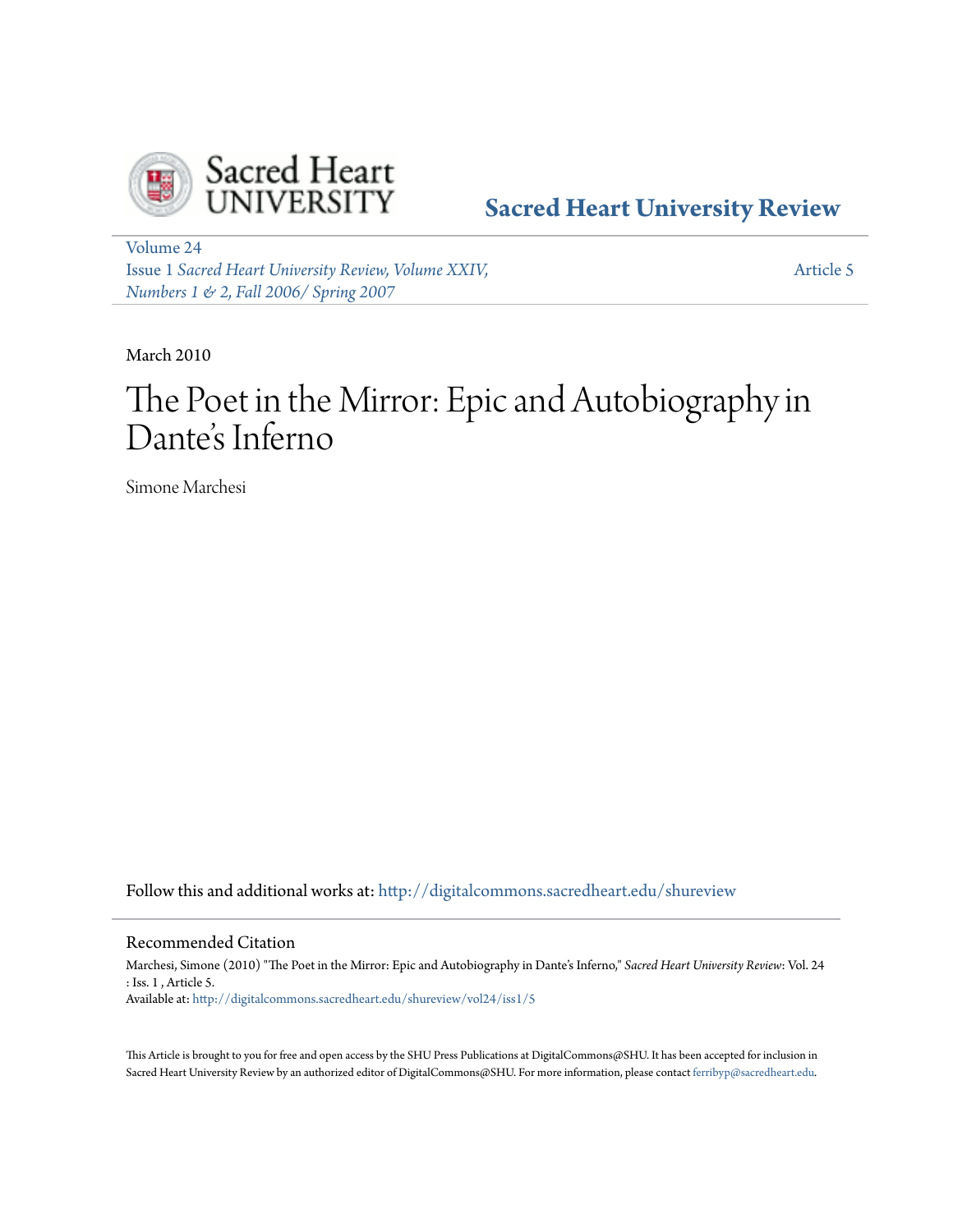# The Poet in the Mirror: Epic and Autobiography in Dante's Inferno

#### **Cover Page Footnote**

Simone Marchesi is Assistant Professor of French and Italian at Princeton University. This talk was delivered at Sacred Heart University on April 7, 2006, as part of the College of Arts & Sciences Lecture Series on "The Real and Fabled Worlds of Dante Alighieri." All English translations in the text from Dante's Divine Comedy are by Robert Hollander and Jean Hollander, in their edition published by Doubleday/Anchor in 2000.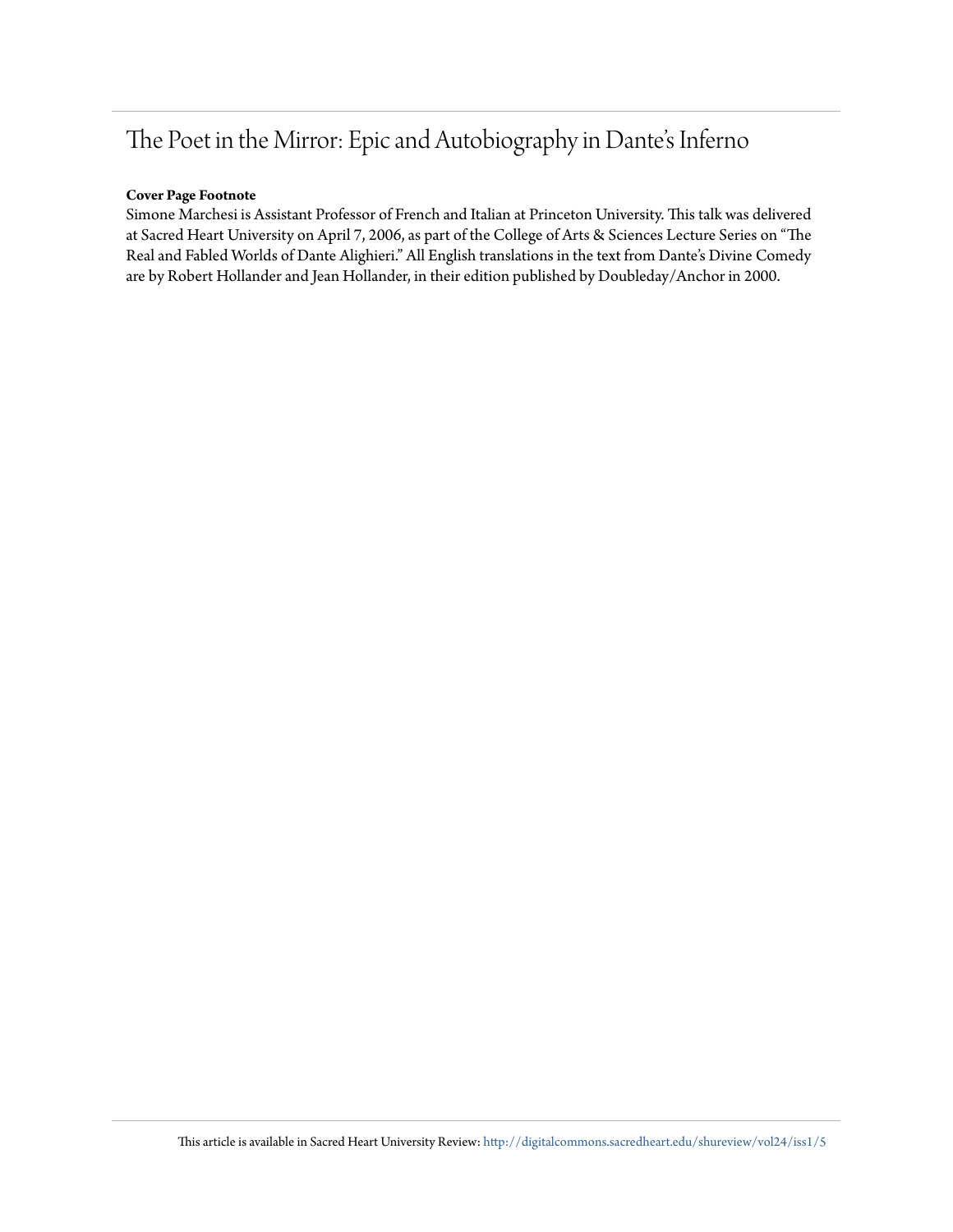### SIMONE MARCHESI  $\overline{\phantom{a}}$  , where  $\overline{\phantom{a}}$

## *The Poet in the Mirror: Epic and Autobiography in Dante's* Inferno

Perché cotanto in noi ti specchi? [Why do you reflect yourself so long in us?] *Inferno* 32.54

Let me begin with an easy question: What is the *Divine Comedy*? Dante's poem has been and is many things. In the history of its reception, the poem has been used as a vehicle for a regional political statement, a blueprint for a narrative masterpiece, the basis for a political and cultural platform advocating Italian unification, an exemplary gallery of Romantic heroes, a non-partisan document of spirituality, a fulfilled self-justifying prophecy of Mussolini's advent to power, and a ghastly prequel to the infernal depiction of modern cityscapes. From Machiavelli's cultural linguistic politics in the Florentine *Quattrocento*, to Ariosto's imitative stance in the *Orlando Furioso,* from the patriotic celebrations of Dante's sixhundredth jubilee year, to De Sanctis's seminal university lectures in Italy and Longfellow's tormented first American translation at Harvard, from Terragni's projected homage to the Fascist leader Benito

*Simone Marchesi is Assistant Professor of French and Italian at Princeton University. This talk was delivered at Sacred Heart University on April 7, 2006, as part of the College of Arts & Sciences Lecture Series on "The Real and Fabled Worlds of Dante Alighieri." All English translations in the text from Dante's* Divine Comedy *are by Robert Hollander and Jean Hollander, in their edition published by Doubleday/Anchor in 2000.*

————————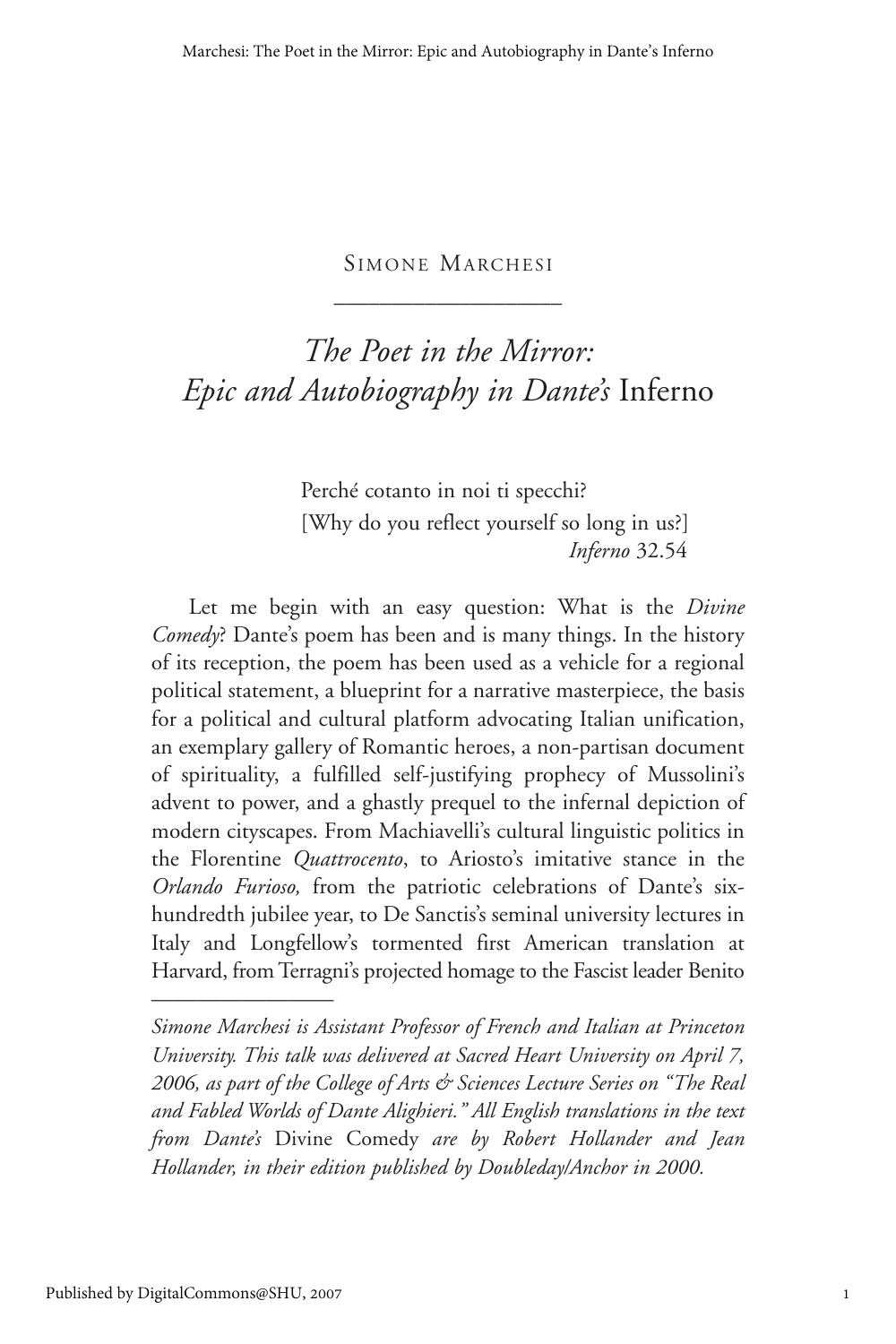Mussolini as the prophesied DVX of *Purgatorio* 33.43 in Rome's *Danteum* to T.S. Eliot's portrayal of London's crowds in *The Wasteland,* Dante's poem has been the almost constant object of creative rereadings. It has behaved, to use T.S. Eliot's paradigmatic definition, like a true classic—a text able to respond, from generation to generation, to always new questions.

The diverse cultural meanings the *Divine Comedy* has successively acquired are no less the mirror of an ever-changing audience as they are the product of an original internal complexity. The poem is actually many things in itself. It is an encyclopedia of medieval theology, ethics, and law; it is a treatise on Florentine municipal, Italian peninsular, and European imperial politics; it is a compendium of military, civil, and cultural history as well as a history of humankind, stretching from the Biblical proto-human Adam to his most recent namesake Master Adam, from the first Roman Emperor (Caesar), to the last one (Henry the VII), from Peter, the first pope, to Clement the Fifth, the most recent death recorded in the poem. Most of all, however, the *Divine Comedy* is an autobiographical epic poem.

I am sure I have gotten some eyebrows raised with the last statement. How is it possible that a single work be at the same time an epic and an autobiography?

#### *A Tale of Two Genres*

In Western classical and late-antique culture, there are only two types of canonized (that is, authorized) narratives: the "I-stories" of autobiography and the "we-stories" of epic, which are distinguished (and even opposed) on the basis of several essential features.

The differences are macroscopic. Stories told in epics are collective in scope: they focus on a hero at war or on a journey as the representative of and in conjunction with his people. They are remote in time: already old when they are conceived, epics address the past of one's culture past. They also treat their subject matter inside a frame of continuity: epics confirm present identity by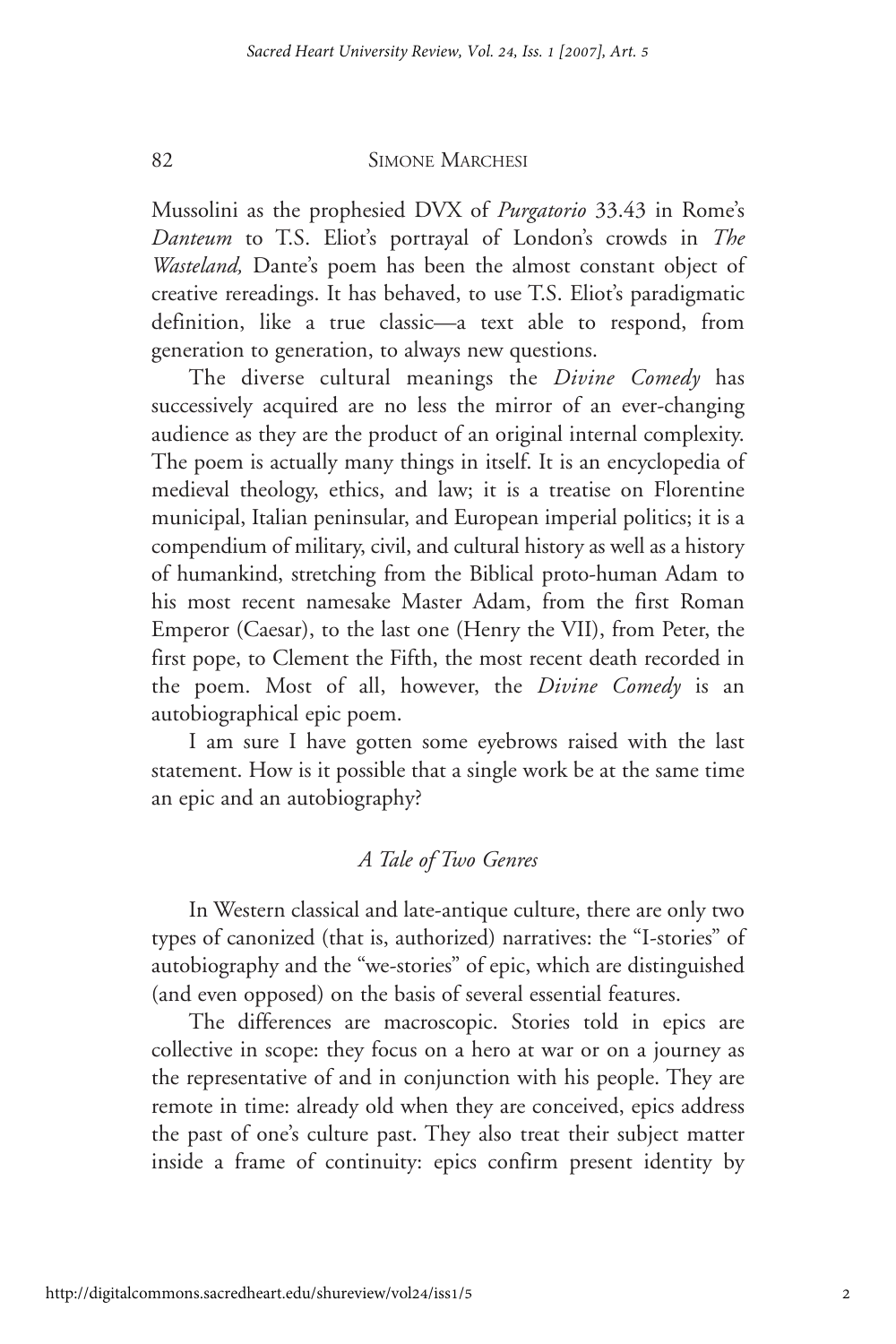building several genealogical and topographical bridges with the origins of both a people and its claims on a territory it calls its own. On the contrary, the stories told in autobiographies are individual in scope: they focus on an individual insofar as he or she is different from the community that surrounds him. Also, they are rooted in chronological proximity, rounding the time of the story and that of narration in the brief individual chronotope of a life span. Paradoxically, autobiographies are discontinuous in their subject matter: while they project their author and protagonist as one, they also mark the difference between them. They insist on the chain of events that altered the initial condition of the subject. Autobiographies insist, in other words, on what made their protagonists suitable writers or objects of narration.

From the point of view of the readers, epic and autobiography radically differ because they foster two alternative modes of identification. In epic, the readers' identification is expected and it happens with the collectivity. An epic poem takes for granted that readers will find its subject matter relevant to them. In both national epics (such as the classical epic poems or modern epic novels and films) and transnational ones (such as the post-Pauline supersessionist Judeo-Christian Bible) readers identify with the story that is told because they are part of the same people that features in it as protagonist. Epics function only insofar as they are the epic of a people. Time does not necessarily affect epic's appeal. The text of an epic talks to us *because* it speaks of us: the lineage it describes is our own lineage, the space it maps is the one we inhabit, and the rituals it surveys are the same we practice today—though in a mutated form. Epic is inclusive because it tells our story.

Of course, readers may always borrow alien identities and enjoy other nations' epics. As Americans, you are not barred from reading and identifying with Greek and Latin epic poems; you have legitimate access to more than *Gone with the Wind,* a cinematic account of one of your nation's defining moment in history. Similarly, as a European, I am not limited to Tasso's *Jerusalem*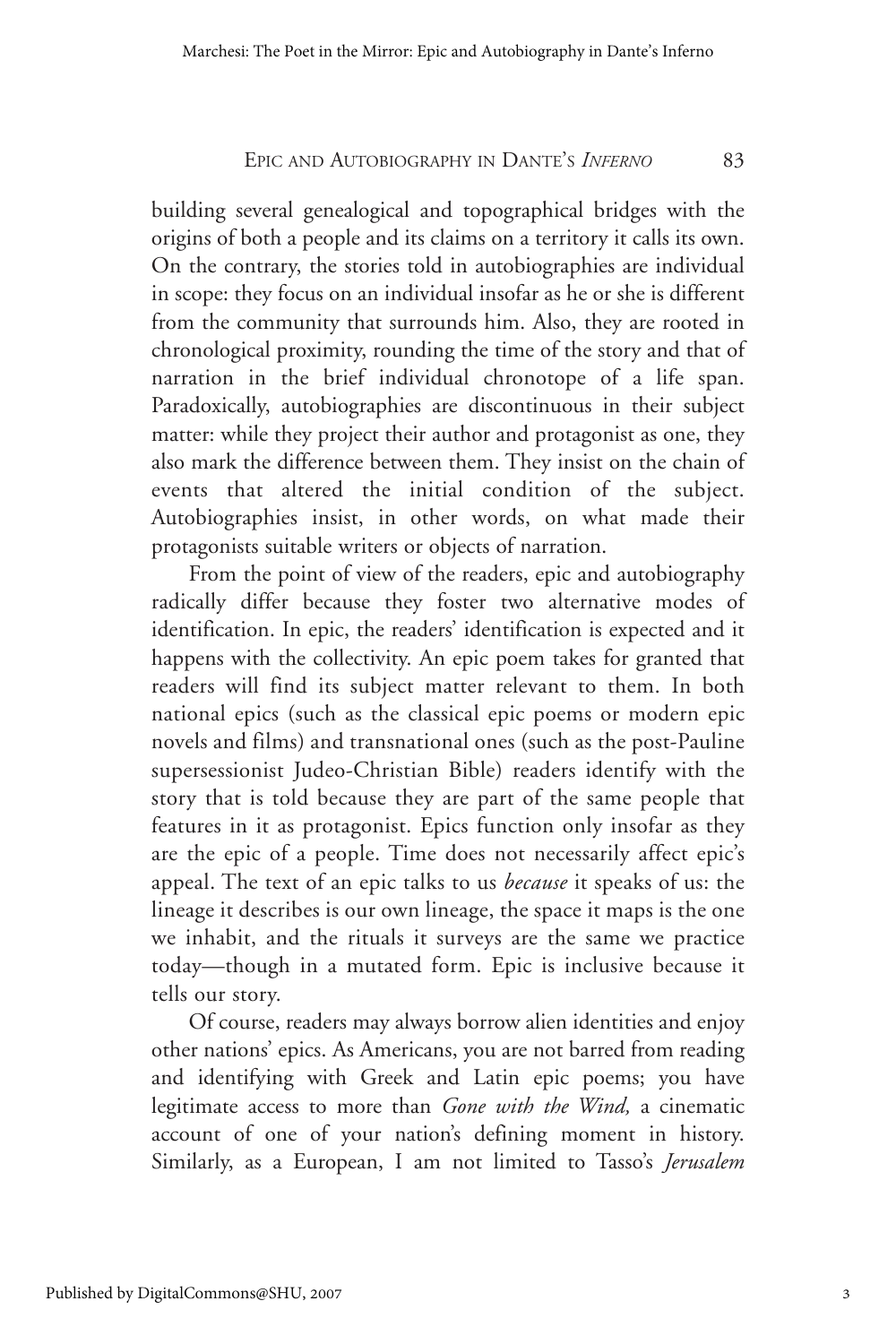*Delivered*, a sixteenth-century Italian epic on the crusades. In both cases, however, a secondary set of parameters needs to be put at work. Readers may have access to other nations' epics if they suspend and redefine their own identity. They need to embrace the elements they share with a larger geopolitical community rather than focus on those that distinguish them. It is not merely by chance that Western Civilization courses include Homer and Virgil alongside Dante and Milton. Whatever extent we may be willing to grant to our transnational identity, however, the stories we read are still about the collective identity of a group. Epics of war are about the frontal clash of nations and identities alike; epics of travel are about the constant and subtler threat of assimilation that the encounter with "the other" poses to the small national cells which are isolated and wander off from their land of origin. Western civilization still awaits an inclusive epic, one that may embrace humanity in full and promote identification without confrontation, identity without conflict.

Autobiography is based on the opposite set of conditions. In autobiography the readers' identification is fully voluntary and contingent. It also happens only on an individual level. Autobiographical subjects may only matter to readers if they are able to dismiss as inessential, merely accessory, all the differences of time, location, gender, and profession that separate them from the protagonist. Paradoxically, autobiographical narrative is based on a double discontinuity. First, its protagonist is the subject of a story marked by change: either in the form of an abrupt conversion (in classical examples of the genre) or in that of a slow accretive process of evolution (in modern versions). Second, rather than genealogical continuity, autobiography relies on the possibility that typological relations may be established between individuals across time. The story of the narrated individual has common features or points of tangency with the lives of the readers. The text of an autobiography talks to each of us *although* it speaks of someone else. Autobiography is somebody else's story that we are invited to claim as our own.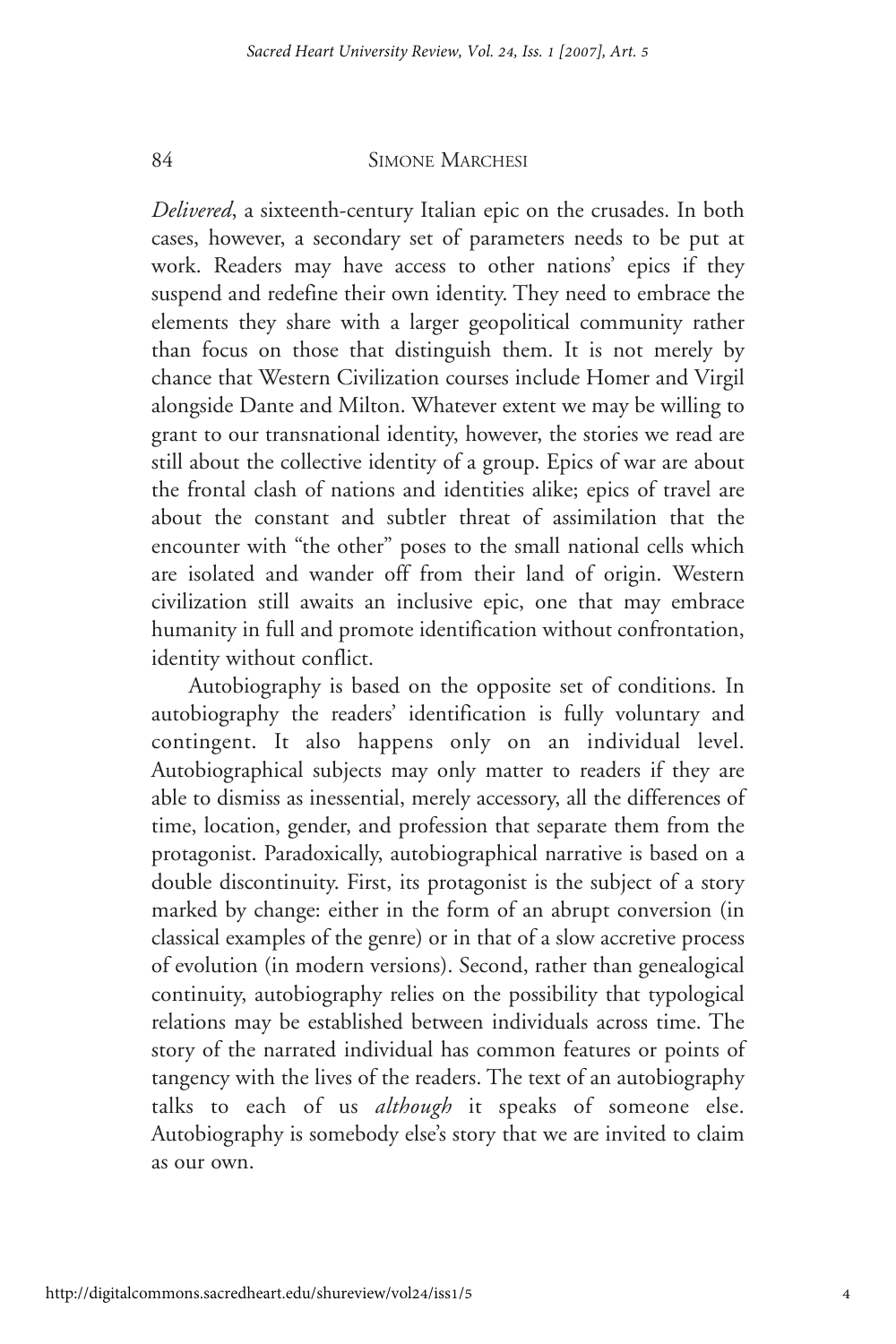A last detail: in the cultural frame of reference dominant in Dante's time, two distinct canonical registers contained each tradition. For him and his initial audience the epic canon was made up of Homer's poems (which were linguistically out of reach, but were still widely known of) together with their Latin offspring: Virgil's *Aeneid*, Lucan's *Civil War,* Statius's *Thebaid* and *Achilleid,* and—in a special position—the peculiar epic of transformation, Ovid's *Metamorphoses.* On the other hand, the central autobiographical examples were two: Boethius's *Consolation of Philosophy* and Augustine's *Confessions.* In sum, epic and autobiography function according to opposed sets of assumptions, embrace alternative canons, and ask their distinct audiences to perform very distinct interpretive acts. They rely on different hermeneutics.

All these differences notwithstanding, however, we know that Dante was immensely interested in the ways in which the two narrative modes worked. Let us bracket his first experiment with autobiographical narrative, the *Vita Nuova,* at least for the moment: the booklet has a programmatic (if at times inconsistent) nonclassical pedigree. As direct models for its first-person account of a poet's progress in love, the work evokes only vernacular and relatively recent third-person narratives (the Provencal *vidas*). Dante's post-exilic works, with their higher awareness of the Latin classics and stronger biblical footing, are of more interest here: it is only in mature years that Dante appears particularly interested in having the two traditions work side by side. In his first major writing enterprise on which he embarks once banished from Florence, the *Convivio*, Dante practices a meditated kind of autobiography. In the first book of his philosophical treatise, he invokes the philosophical and moral authorities of Boethius and Augustine in order to legitimize his own vernacular attempt at cultural and autobiographical self-fashioning. In the *Divine Comedy,* on the other hand, he seems to explore more directly the possibilities of epic. Four out of five members of the epic canon detailed above are found at the center of the most highly self-aware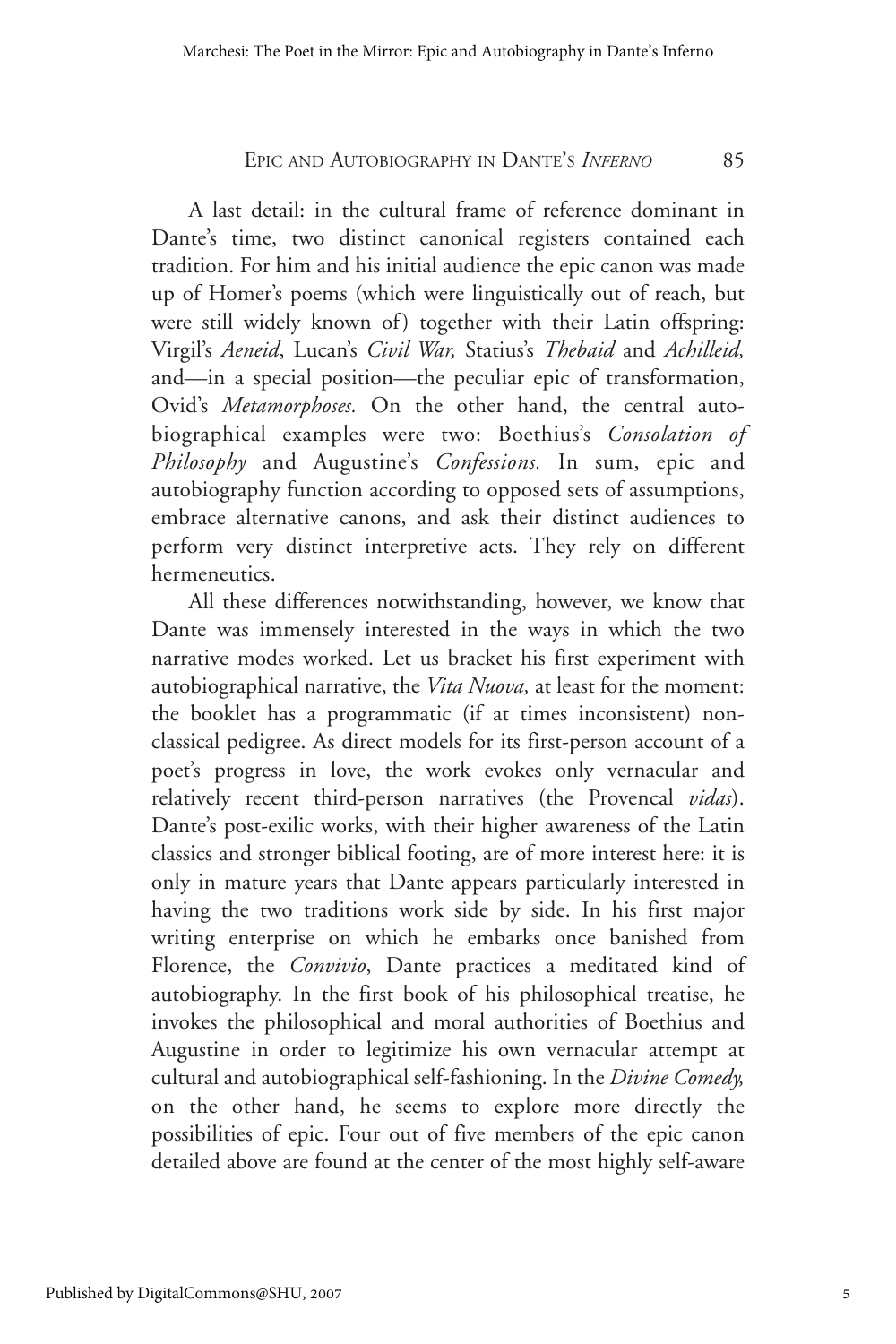cantos of *Inferno* (canto 4) and the fifth, Statius, is absent only because destined to star in a later, and equally metapoetic episode in *Purgatorio* (cantos 21 and 22). Polarized between these two distinct writing projects, the two strains of narrative appear to be practiced in mutual isolation.

It is certainly true that in the *Convivio* (as it was true in the crucial twenty-fifth chapter of the *Vita Nuova* and will be even more true in the later *Monarchia*) Dante invokes epic poets as historical authorities all along, by prominently displaying in his prose several fragments from their poems, often at key junctures in the argumentation. And it is no less true that the two most authoritative autobiographical writers, Boethius and Augustine, appear as characters in the *Divine Comedy,* as protagonists of a long episode and a half-line, respectively. Yet Dante clearly distinguishes between the roles that the two traditions are allowed to play in each work. Whether evoked as authorities or recast as characters in the plot, both canons of writers play different roles. Dante keeps the traditional personnel of epic and autobiography carefully apart.

#### *Mixed Signals*

If Dante is so careful in keeping the two canons separated, however, how can he produce a poem that partakes of both autobiography and epic? When I attribute to him the intention of producing an autobiographical epic, am I forcing the point? To judge at least from the first two lines of the *Divine Comedy,* I do not think so. If Dante seems interested in exploring both sides of the narrative tradition, the poem actually appears involved in bringing them together.

Unlike modern books, which can count on several external (or liminal) indicators to establish and make clear the genre to which they belong, medieval works had only their *incipit* to convey to the readers all the information necessary to orient them. Modern books tell us a lot about them, even before we read their first words: from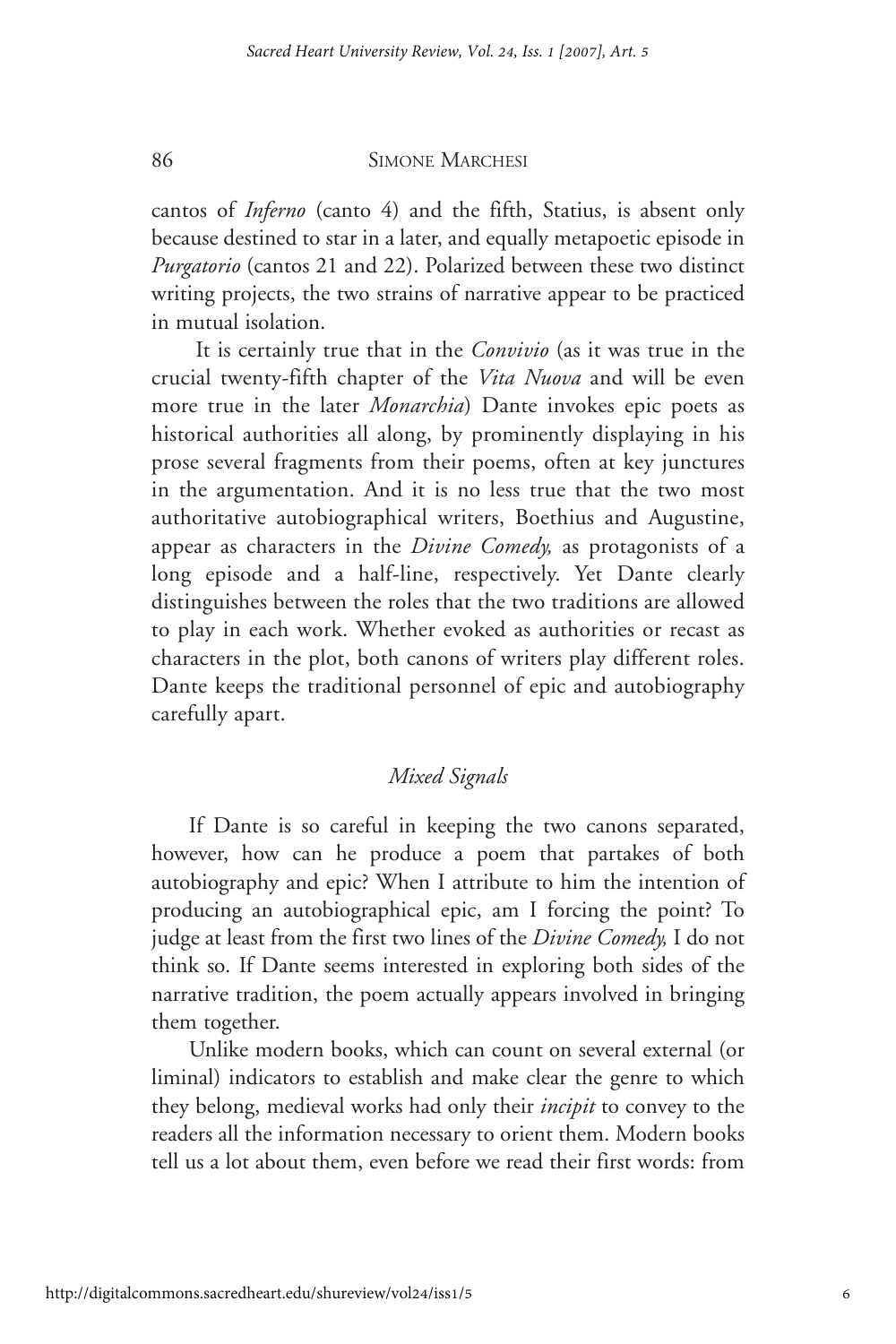the cover design to the publisher's logo (to which we attach particular expectations), from the introduction or the advancepraise blurbs on the dust-jacket to the location in the bookstore where they are offered for sale, a large set of pointers guides our reading choice in advance. As well-trained book customers, we can spot a schoolbook from a college-level textbook, a scientific from a popularizing publication, a mystery novel from a self-help manual. We are even sophisticated enough that we make subtler distinctions, separating fiction from non-fiction, poetry from drama, reference from biography at a glance.

A medieval manuscript had very few of these informative thresholds and it was forced to rely on the first lines or sentences of its text in order to guide its first-time readers. The book's *incipit* was thus a privileged locus for displaying and recovering metapoetic signals, the essential tool for determining the generic status of the rest of the work. Accordingly, Dante's *Divine Comedy* entrusts to its first two lines the task of conveying its identity as a strange, radically innovative, narrative hybrid. The poem's opening lines read:

Nel mezzo del cammin di nostra vita mi ritrovai per una selva oscura.

[Midway in the journey of our life I came to myself in a dark wood.]

Evidently, the first line is all about a "we-story." In prominent position, it displays the strongest possible possessive pronoun: *"our* life." It clearly states that the story about to be narrated has a collective dimension; it is the story of a people, one to which the readers belong. There is nothing individual in the notion that life is a journey. Even the chronological detail that connects the poem's action and fictional date with the biographical circumstances of its author support a generalized reading. While it is true that the midpoint of canonical life-span of seventy years coincides with the Holy Year of 1300 (when the poem's action takes place) only for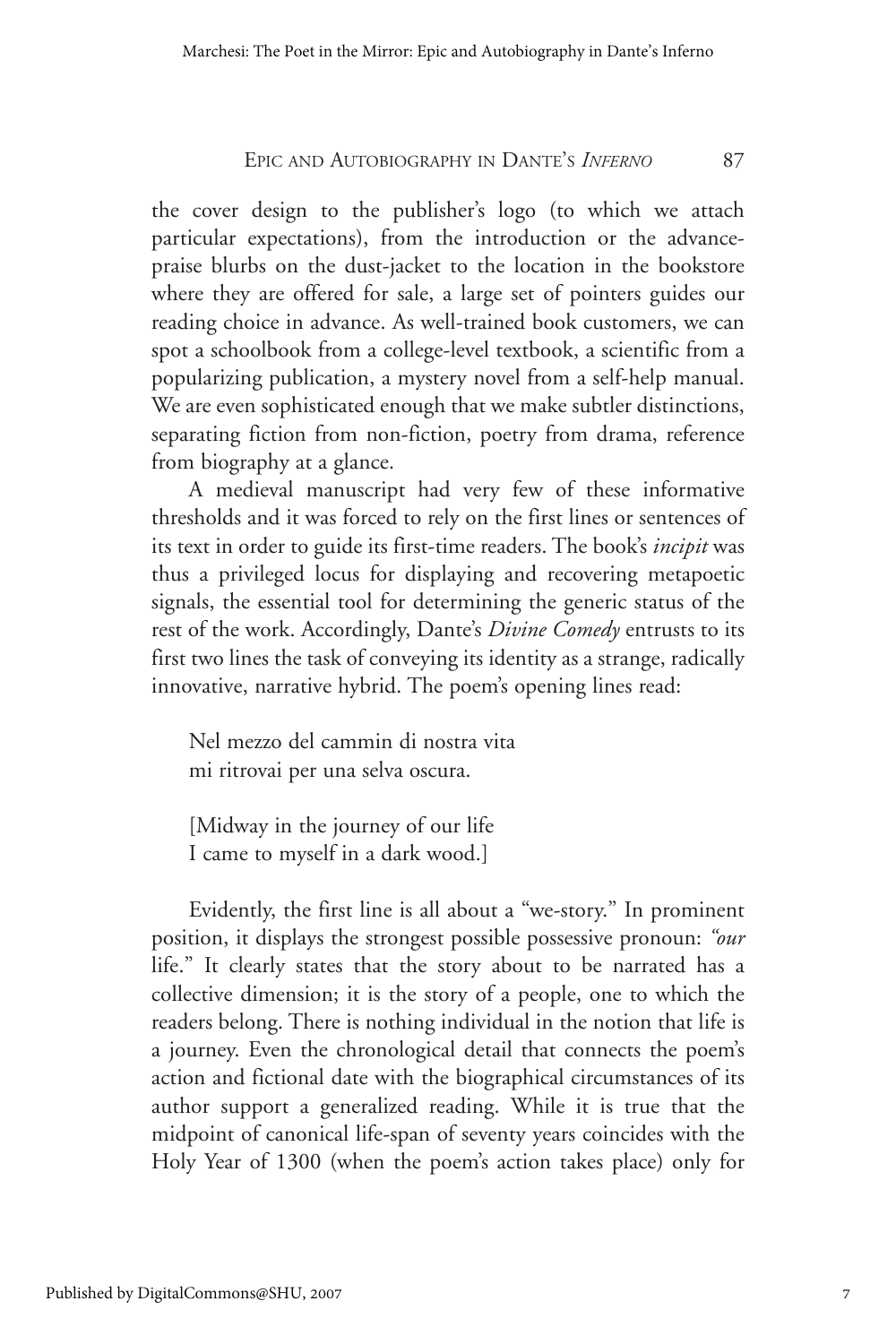someone born in 1265 like Dante, it is also true that the wording allows the widest possible generalization. What we today call "midlife crisis" was a familiar notion to pre-modern cultures: the Pythagorean "Y" was an easily recognizable symbol of the lifealtering decisions that every individual was bound to make once they had reached the midpoint of their existential journey. Having come to the fork in the road symbolized by the split in the letter "Y," the moral subjects were asked to choose a new path: bearing left amounted to a sinister option in favor of pleasure (and vice), bearing right to a "rightful" option in favor of virtue (and honor). From literary and philosophical discourse to iconographic variations, the motif of Hercules at the crossroad symbolized this difficult choice.

In the same breath as they point to a universalizing dimension, the first words of the *Comedy* also contain specific formal signals reinforcing the notion that technically this poem is indeed an epic poem. The first word, "midway," makes clear that the poem is starting *in medias res,* in the middle of the action. Structurally, this is a strong marker of epic. The *Iliad* does not begin with the first day of the Greek siege at Troy, but with the tenth year in the war; the *Odyssey* does not open with the day Ulysses sets sail toward Ithaca from the shores of the fallen city, but almost from the opposite point, in the tenth year in his wanderings; the *Aeneid* does not start with its protagonist leaving the burning city, but with his shipwreck on the coast of Libya in the seventh year of his Mediterranean peregrinations.

Epic narratives often go back to their chronological beginnings and recuperate what they have neglected to tell, by availing themselves of sophisticated narrative devices as the flashback (in the form of retrospective narrations in the voice of some character who summarizes his/her adventures until that day) or the flash-forward (usually in the form of prophetic and sometimes oracular utterances entrusted to divine or divinely inspired agents in the plot). As a rule, however, classical epics do not have to do so. Since they narrate a portion of a mythological or historical lore that is preserved in other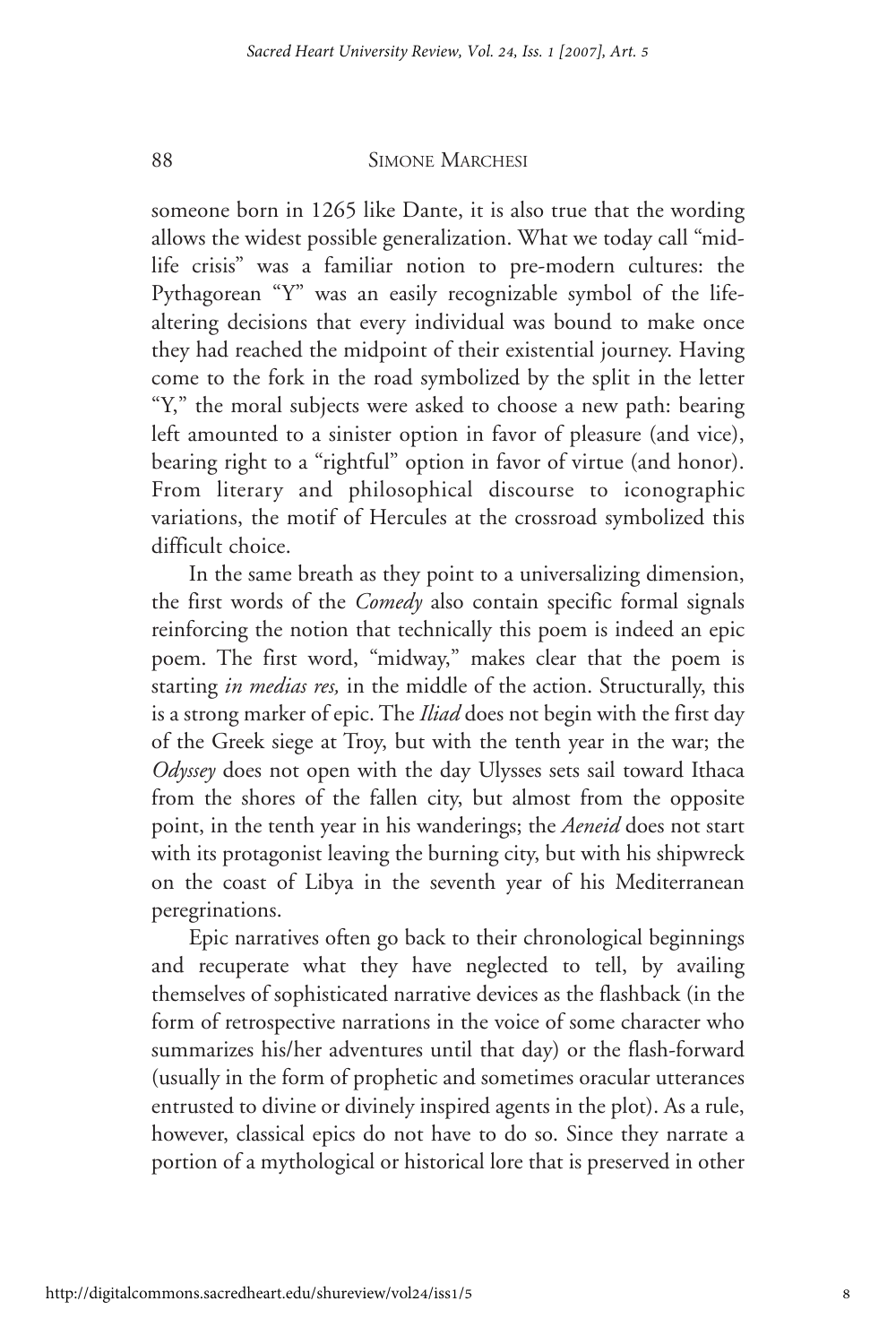venues and that they assume it is well known by their audience, they do not need to be recapitulative or all-encompassing. It suffices that epic texts mark the point of entry into the traditional material, and move inside expected chronological and topographical confines. So does the *Divine Comedy.*

Autobiographies do the opposite: they start from the beginning; and Dante knows that. In his *Vita Nuova,* for instance, he had begun the narrative with the first encounter with Beatrice, when he was nine years old. The inauguration of his love story occupied only a few paragraphs in the book of his memory from which it is transcribed and it only took up two chapters in the booklet. Reproducing what already Augustine had done when he had summarized the first years of his life, starting as far back as his infancy, in the short span of one book, Dante also rapidly passed on to "a subject matter placed beneath larger rubrics" (*Vita nuova* 2). Although at a different pace, he had, however, conceived and carried out his narrative with an eye to completeness. The narrative of the salient points of his love for Beatrice stretched from its mysterious birth to its visionary plenitude, from its genesis to an unfulfilling, final revelation.

Given the first line of the poem and its abrupt opening on a collective dimension, readers hardly expect what comes next. The second line undoes any expectation that the first one had built. Shifting the focus of the narrative from a collective experience (our life) to an individual, first-person register, the poem continues: *"I* found *myself*." In the Italian, the reflexive pronoun "mi" (myself) has exclusionary force: I, not we, have gone astray; I, not we, found myself or (as some translators prefer to render) came to myself in the dark wood. The "I-story" being told is not about everyone. Readers may identify with the protagonist only thanks to a mechanism of substitution. What is more, the protagonist moves through an uncharted territory and in complete isolation: no genealogical link may be established with him, no geographical identity may be formed. The poem's contradictory opening gambit does not allow, in other words, any univocal form of identification to be developed.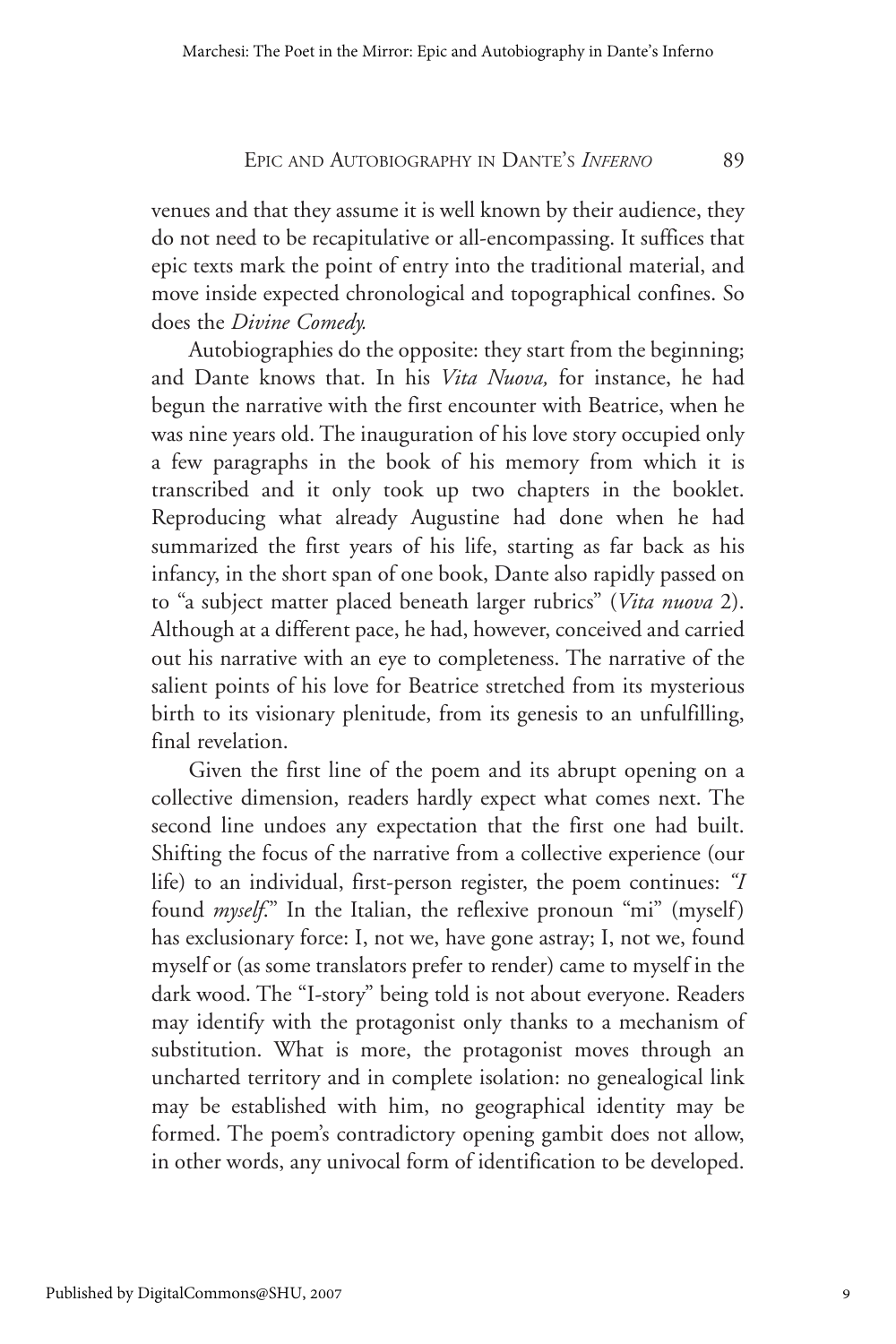Neither "I-story" nor "we-story," the *Divine Comedy* moves in a grey area. It invites the collective identification of epic only to defuse its invitation by evoking the personal identification of autobiography. Paradoxically, it solicits the collectivity of its readers, whose collective identity it evokes in line 1, to identify with an individual protagonist it singles out in line 2. How can it do so?

### *Shifting Paradigms*

If collective identification with an individual is to be fostered, the most natural way would be to empty out the protagonist of the story of all his specificity, to render him a transparent profile fitting all—an Everyman. Narratives that proceed along this path existed in Dante's time. The French hybrid of epic and romance, the *Roman de la Rose*, provided an experimental (and quite successful) solution to the problem. Jean de Meung and Guillaume de Lorris, the authors of the *Roman*, had consistently chosen as protagonist an unspecific, fully generalized human being, Amant (the Lover) who entered the poem's plot as a good-for-all proxy. In the *Roman,* any (male, adult, college-educated) reader had no trouble identifying with this kind of protagonist: the experiences narrated under a thin allegorical narrative veil have collective resonance. We all can have the same dream as Amant, embark on a quest for love along the same lines, face the same moral choices, and even miserably fail every intellectual or spiritual test as he does. There is nothing specific about him: the poem imposes very few age restrictions on the protagonist; as a psychomachia (a battle in the soul) of the moral subject, the poem's geography has even fewer distinctive features; nothing is known of the social or intellectual status of the main character that would allow a reader to say "that's not me!"

If the allegorical mode ensures identification, however, it also locates the plot at such a level of abstraction that its eventual exemplary quality is preemptively defused. In the end, little distinguishes the narrative text from its non-narrative argumentative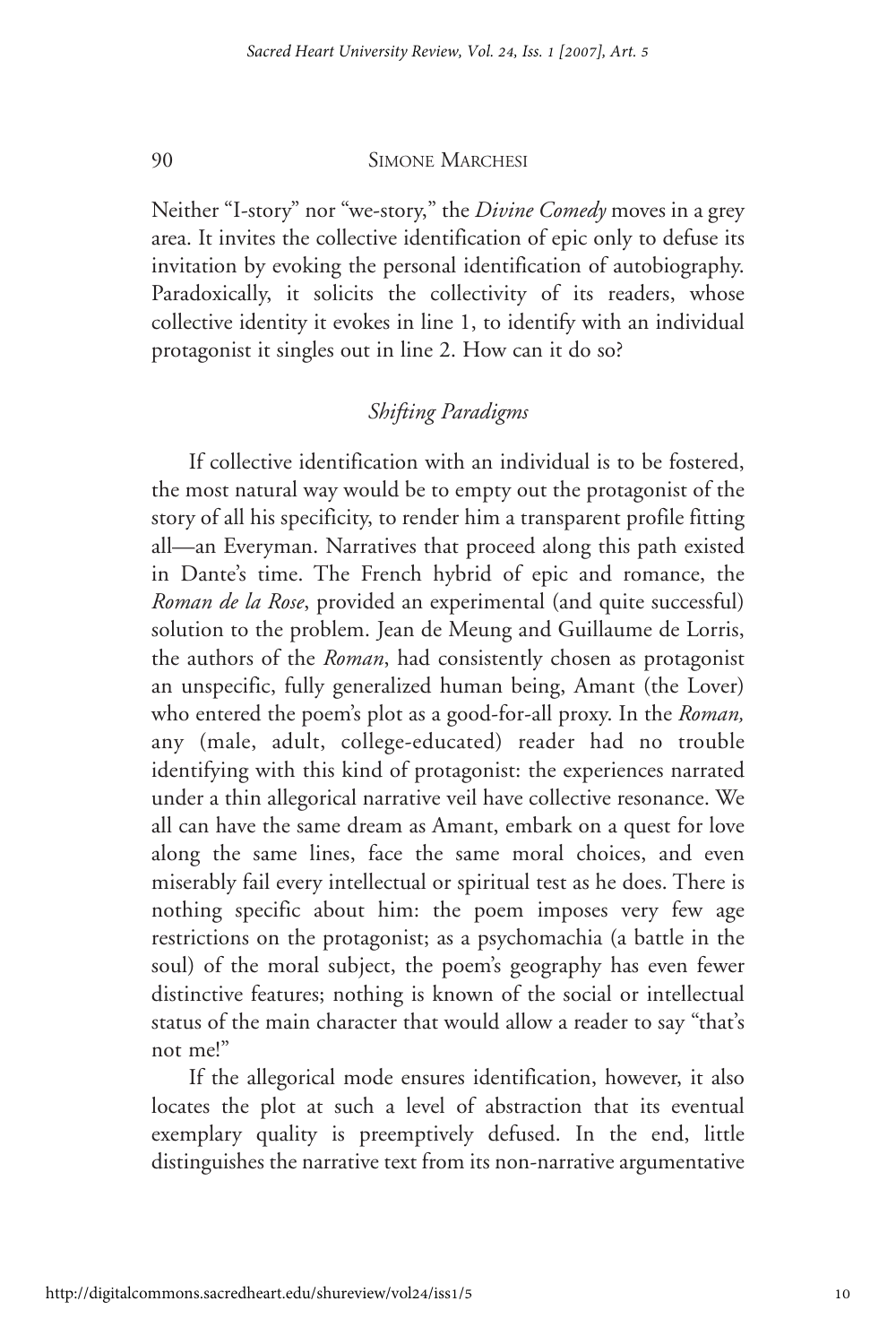rendition. In the *Roman,* the logic cohesion of the story is based on the foundational sacrifice of any historical salience. The love story of the *Roman* may be phrased in medical terms, in a tract on love-sickness, or articulated through behavioral observations and maxims, in a manual of ethics. In their abstraction, all the characters in the poem and their reciprocal interactions may be rearranged in a system of psychological or moral oppositions that other discourses are able to incorporate. The deities as Venus or the God of Love, the vassals in their court as Idleness or Generosity, the sermonizing disputants as Nature and Reason, the minions in their train Genius and Danger, even the Lover and the Rose or the most "human" supporting actors in the plot as the Old Woman and False-seeming, have no individual and historical concreteness. They do not exist beyond the confines of the dream that creates them and the text in which they appear. In other words, the message contained in it makes narrative expendable: as it is true for any *roman a clef*, the key undoes the novel, more than simply unlocking it. When the allegory is reduced to its content, the narrative disappears: the enunciation of a narrative's thesis eliminates the need of any thesis-oriented narrative.

Bearing in mind the potential shortcomings of the *Roman de la Rose* (especially its potential reduction to prose and lack of exemplary force)*,* in the *Divine Comedy* Dante chooses not to follow suit. He chooses, rather, to preserve the identity of the protagonist in full, and simply impose identification. The "I" in the poem is presented as a fully historical and fully historically determined human being. Were we in need of an intra-textual proof of Dante's daring and unexpected choice, it would suffice to look at how the poem's deuteragonist, Virgil, is introduced into the action. Far from being, as he has often been interpreted, an allegory of something a thin veil for Reason or, more specifically, for the highest potential human rationality could reach before (and without) the essential aid of God's incarnation and self-sacrifice—the first of Dante's guides in the poem is an absolutely specific human being. The compact *curriculum vita* he details for Dante would make little sense otherwise: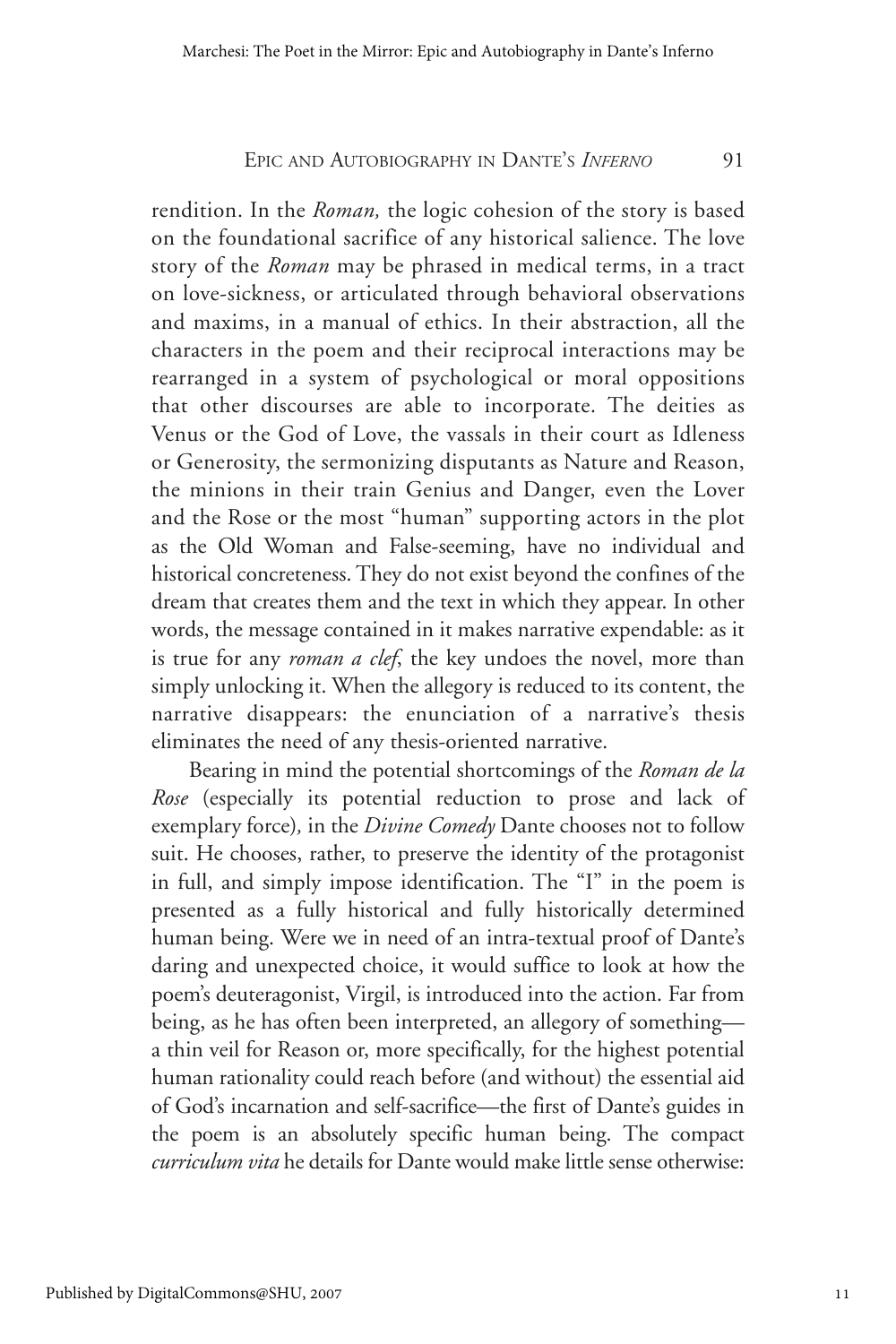Non omo, omo già fui, e li parenti miei furon lombardi, mantoani per patrïa ambedui.

Nacqui sub Iulio, ancor che fosse tardi, e vissi a Roma sotto 'l buono Augusto nel tempo de li dèi falsi e bugiardi.

Poeta fui, e cantai di quel giusto figliuol d'Anchise che venne di Troia, poi che 'l superbo Ilïón fu combusto.

[Not a man, though once I was. My parents were from Lombardy — Mantua was their homeland. I was born *sub Julio*, though late in his time, and lived at Rome, under good Augustus in an age of false and lying gods. I was a poet and I sang the just son of Anchises come from Troy after proud Ilium was put to flame.] *(Inferno,* ll. 67-75)

Readers immediately learn date and place of birth, parents' status, and record of literary achievements of the first guide. Virgil's brief autobiographical sketch reflects on the status of the protagonist too. It would be strange if the profile of the second character, who enters the poem and will be in command of two thirds of the narrative, were so specific while the protagonist were only a thin allegorical veil for humanity at large.

Just as Virgil is himself, so also Dante is himself, not only when Beatrice will name him in full in *Purgatorio* 30 and provide readers with a detailed (and critical) intellectual biography of the poet, but well before that point. The poem's protagonist enters the narrative stage with a whole set of biographical associations that render him a specific human being: he is Dante Alighieri, a Christian and a poet, a failed and exiled politician who had belonged to the Guelph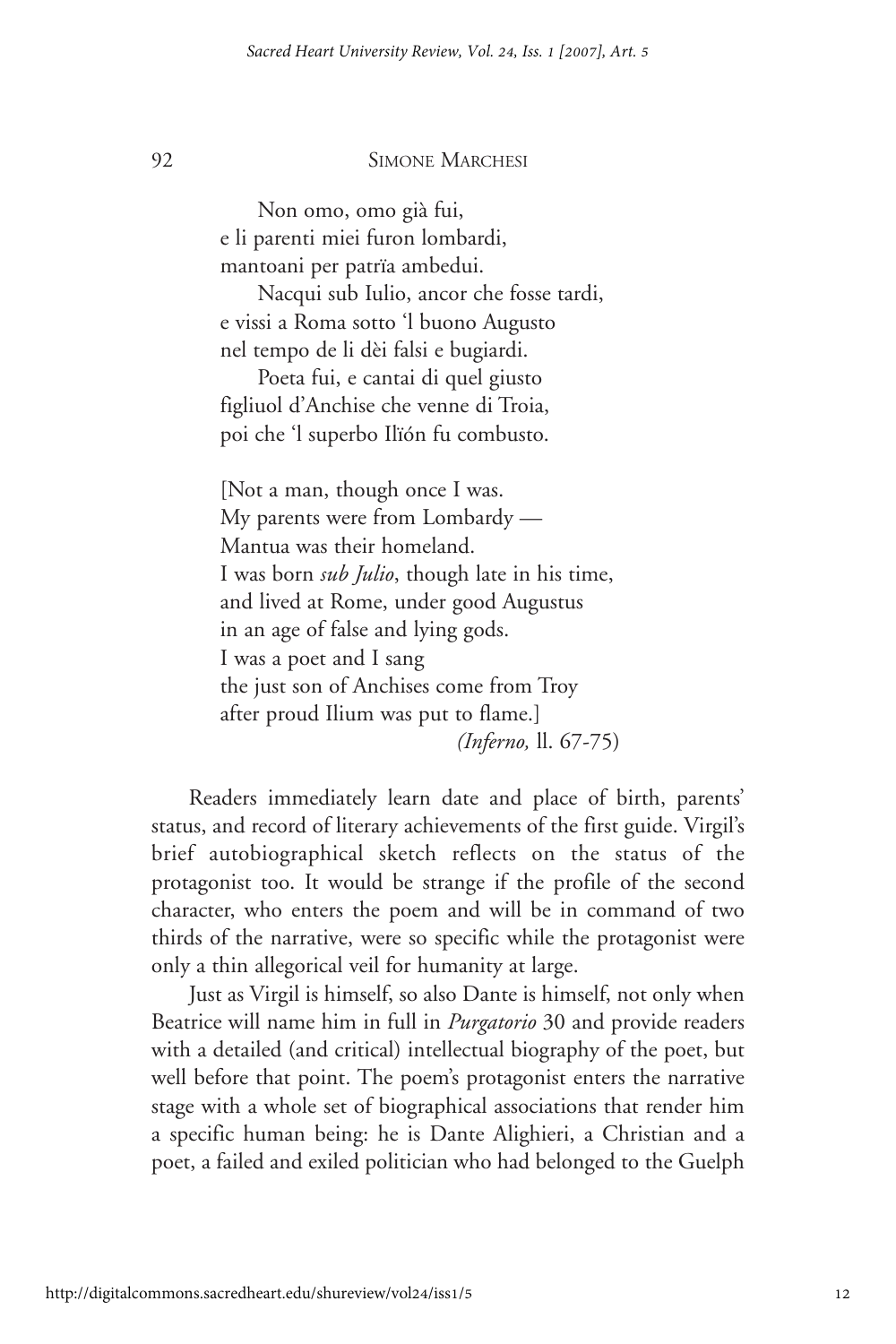party, a fighter in the battles of Campaldino and probably also Caprona, a reader of the classics and an auditor in the schools of the philosophers. These data are not merely implied in the text. They are not some curious facts about the author that philologists have patiently teased out of the *Divine Comedy:* rather, they are the essential metapoetic postulates of the poem. They are the necessary ingredient for the correct functioning of the narrative. Without them several episodes in the *Comedy* would make little or no sense; in particular, they would lose the corrective effect they are supposed to have both on the protagonist and on the readers.

In the thirteenth *Epistle,* a cover-letter for and dedication of a portion of Dante's *Paradiso* to Cangrande della Scala (his Guibelline patron and ruler of Verona), Dante declares that the final cause of the poem, the goal it strives to reach is "to remove those who live in the present state of misery and lead them into a state of happiness" (*Ep.* 13.15). If this is the end of the poem, the means by which it achieves this end is the progressive and cathartic identification with the protagonist it promotes among the readers. Dante offers the narrative journey of his poem as the vehicle for the moral journey of the readers. The moral progress of the one depends on the narrative steps taken by the other. Just as readers are asked to recognize what unites all of them with the exemplary drama the character Dante plays out in the narrative, so is the Pilgrim asked to see himself in the characters he meets in hell. The poem repeats, at various stages of development, its metapoetic core: along his journey, the Pilgrim is put in a position to go beyond the differences that separate him from the "spiritual lives" that are shown to him. He is asked to meet with himself through the scattered fragments of his own autobiography.

#### *The Fragments of the Mirror*

As a conclusion and an invitation to read further, I would like to explore, ever so briefly, three episodes from *Inferno* in which the mechanism of identification that embroils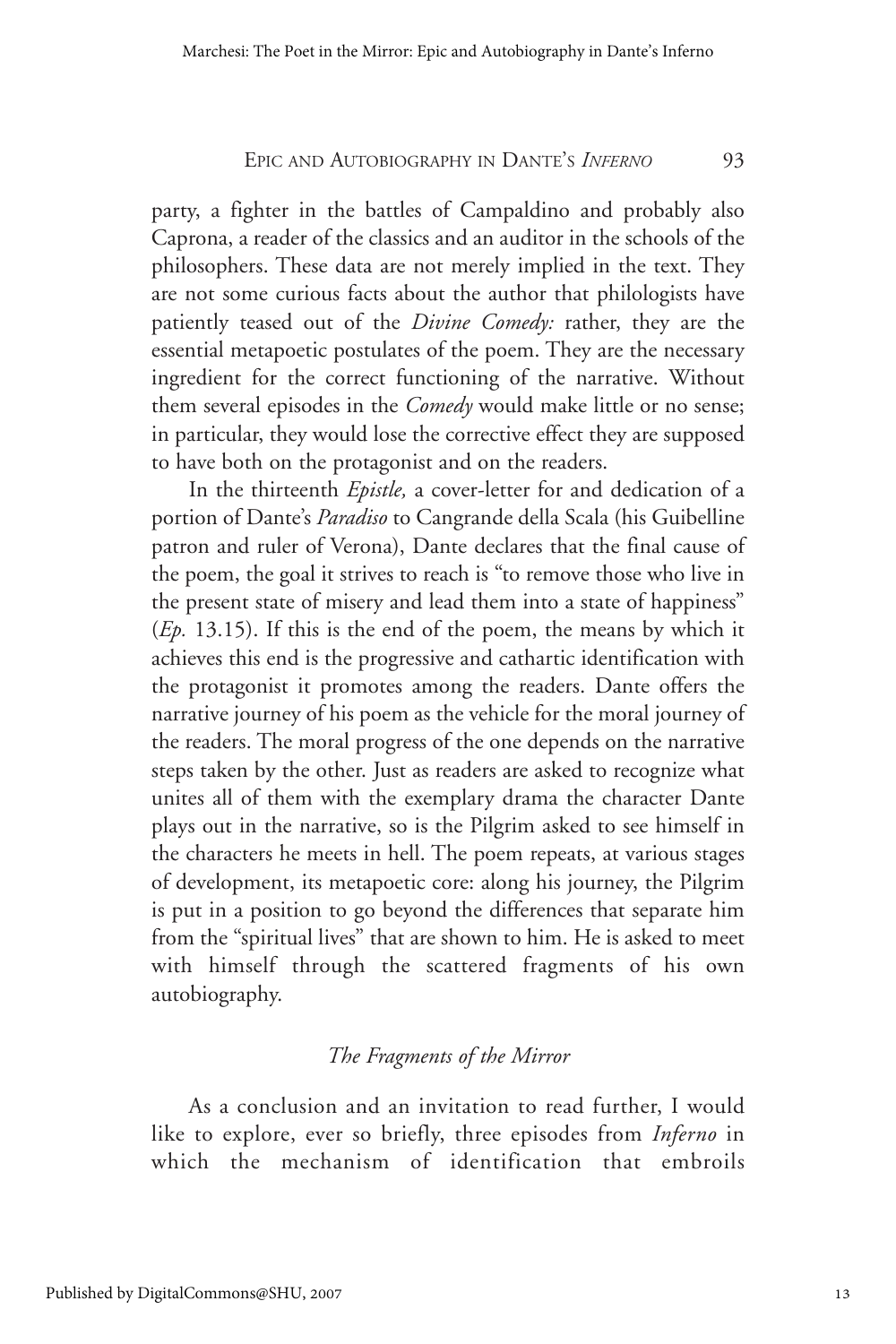protagonist and supporting characters is most evident. They are all famous and familiar moments in the *Divine Comedy* actually, some of the most salient encounters that take place in hell—and they all revolve around Dante's meeting with aspects of his own self. To their interpretation I will only add an invitation to observe how the poem inflects the foundational identification paradigm in three different ways. In all three instances, Dante's career as a writer is evoked and obliquely reconsidered or criticized.

The first instance in which the Pilgrim meets a fragment of his own autobiography is *Inferno* 5. Dante's encounter with Paolo and Francesca is with characters that represent more than two of his quasi-contemporaries, the chronologically last and geographically closest in a long series of "ancient women and knights" who have died for love. They are not simply members of the cross-cultural, westward *translatio amoris,* a literary line of development parallel to the political and cultural ones uniting the Greek-speaking ancient East, the Latin-speaking Roman West, and the vernacular-speaking Franco-Italian North. For Dante, the dynamics of Paolo and Francesca's love-story and the language they use strike closer to home. Their story implicates him personally as both writer and reader of signs. Thanks to the Augustinian resonances that may be detected in the episode, which make it about literary hermeneutics as much as it is about misguided erotics, Dante's encounter in the circle of lust is more than an abstract exercise in potentially perverse spectatorship. It becomes a preliminary essay on how not to read a work of fiction.

As the author of a booklet of love poetry himself, Dante is faced with two of his potential (and potentially perverse) readers. Francesca's competence in the language of courtly love, the prowess she displays in detailing for the Pilgrim the threefold manifestation of Love's overwhelming force in her life, implicates Dante as author of civic erotic poetry. Even if he is not the author of the text that seduces them, the person responsible for what Francesca calls the "sole point that defeated us," Dante is not immune to their plea for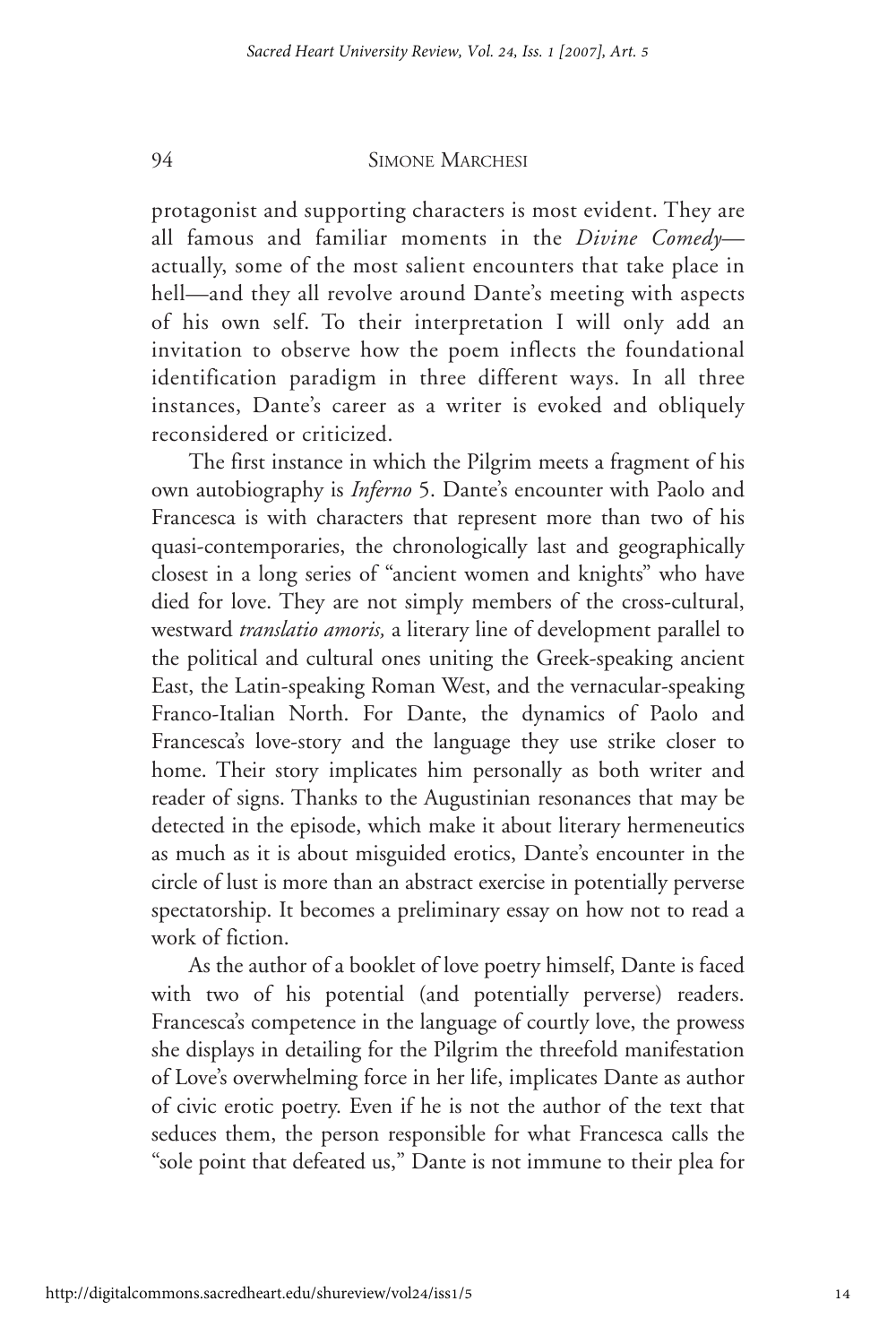empathy. The episode's abrupt ending, in which the character of Dante momentarily dies and thus reenacts the death of the souls he meets, recapitulates the first literary achievement of the poet, his profile as young published author. The texts at stake are the varied experimental lyric poems leading up to the *Vita Nuova,* the first entry on Dante's *curriculum vita* as man of letters. The book remains innocent, unscathed by any potential perverse reading, but its author acknowledges the danger inherent in the perverse practice of a code he had endorsed in his work.

The *Divine Comedy* offers a further moment of protagonistcharacter identification a few cantos later. In *Inferno* 13 Dante finds himself in a second, ominous wood: from the wood of worldly error of canto 1 he has passed into the fully infernal wood of the suicides. The invitation to a parallel reading that these two distinct but resonating woods contain may be heeded, and a suicidal temptation (if not even a tendency) may be read back from the text to the author, but only as a preliminary general frame for the central episode starring Pier delle Vigne, the disgraced chancellor of Frederick II. That is, Dante might have really been suicidal in the indistinct and un-narrated time that precedes the poem's *incipit* (or, better yet: the author of the *Divine Comedy* might have been interested in suggesting that the poem's authorial persona be one lost in the temptation of suicide); yet, an autobiographical reading of the infernal landscape may be legitimate only if other elements in the canto are shown to contain autobiographical resonances.

As a matter of fact, the Dante-Piero connection suggested by the parallel landscapes is not too far-fetched. Several facets of their public personalities appear as mutual reflections. For the former Guelph Prior, fallen out of grace with his constituency and cast in exile, the disgraced and jailed Piero is a fitting negative model. For the post-exile Dante, who has progressively moved from a pure Guelph to a qualified Guibelline political allegiance, the example of Piero's blind and exclusive faith in his (worldly) Lord is just as fitting. But there is more: if Pier delle Vigne's final destination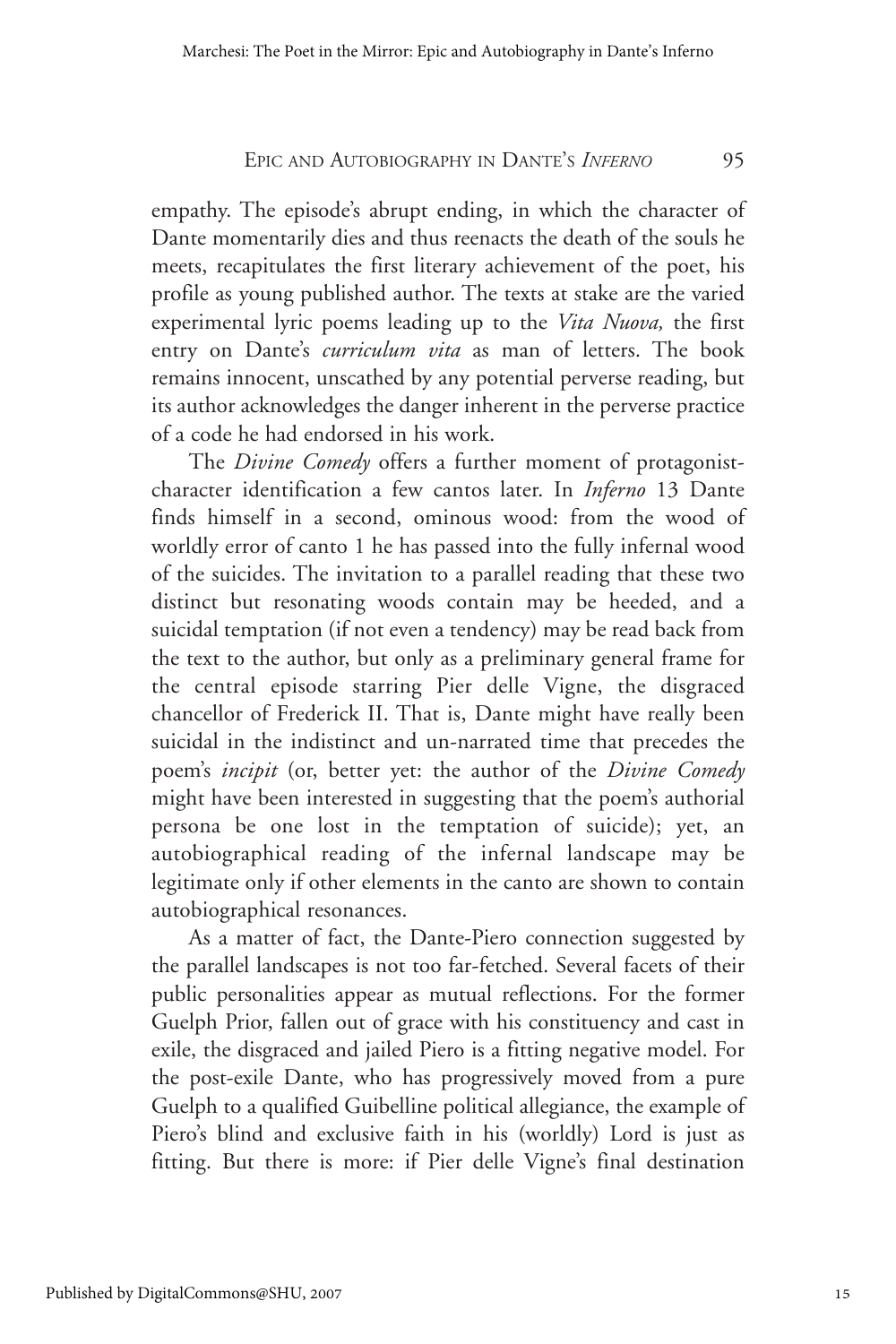clearly betrays the tragic fault in his character, the poem also intimates the shortcomings of his rhetoric. In his admittedly convoluted autobiographical and auto-apologetic speech, Piero proves that he has rhetorically convinced himself not only that the best course of action for him was suicide, but also that the christological metaphors he had applied to his rhetorical renditions of Frederick II, a feature of the chancery-style for which he was famous in life, contained a core of truth. In this light, the example of Piero is both pertinent and implicating for Dante. As the author of *De vulgari eloquentia,* a treatise on language and poetics (an unfinished tract that in the Renaissance will perceptively be labeled *Rhetorica Dantis*), the model of a master rhetorician who falls prey to his own figurative language and daring artifices of style is for Dante almost inescapable.

Finally, an entire, if idiosyncratic and harshly debated, category (or sub-category) of sinners in the Malebolge appears to have been intended as a partial mirror of Dante's own moral autobiography: the so-called fraudulent counselors. Both examples of sinners punished in the *bolgia*—the ancient Greek Ulysses and his antitype, the modern Italian Guido da Montefeltro—preserve some of the traits of the post-exile Dante. Guido is a military man, versed both in diplomacy and its continuation with other means. In his culminating and eventually damning achievement, he acted as counselor to Pope Boniface VIII. As an advisor to the pope Dante portrays as an autocrat, illegitimately involved in the political affairs of the Italian Peninsula, Guido is a large-scale proxy for Dante. He too, in an attempt to carve a niche as a man of culture and of action outside of Florence, had marketed himself as a diplomat and advisor to rulers and city-councils. Guido's career before the cloth must have appeared to the exiled Dante as an ever-present temptation in very practical terms. So could have the mythological parable of Ulysses.

Nowhere as here will my argument be more reductive, for which I apologize. Ulysses is the character to which I perhaps can do the least justice in a short time, especially by insisting only on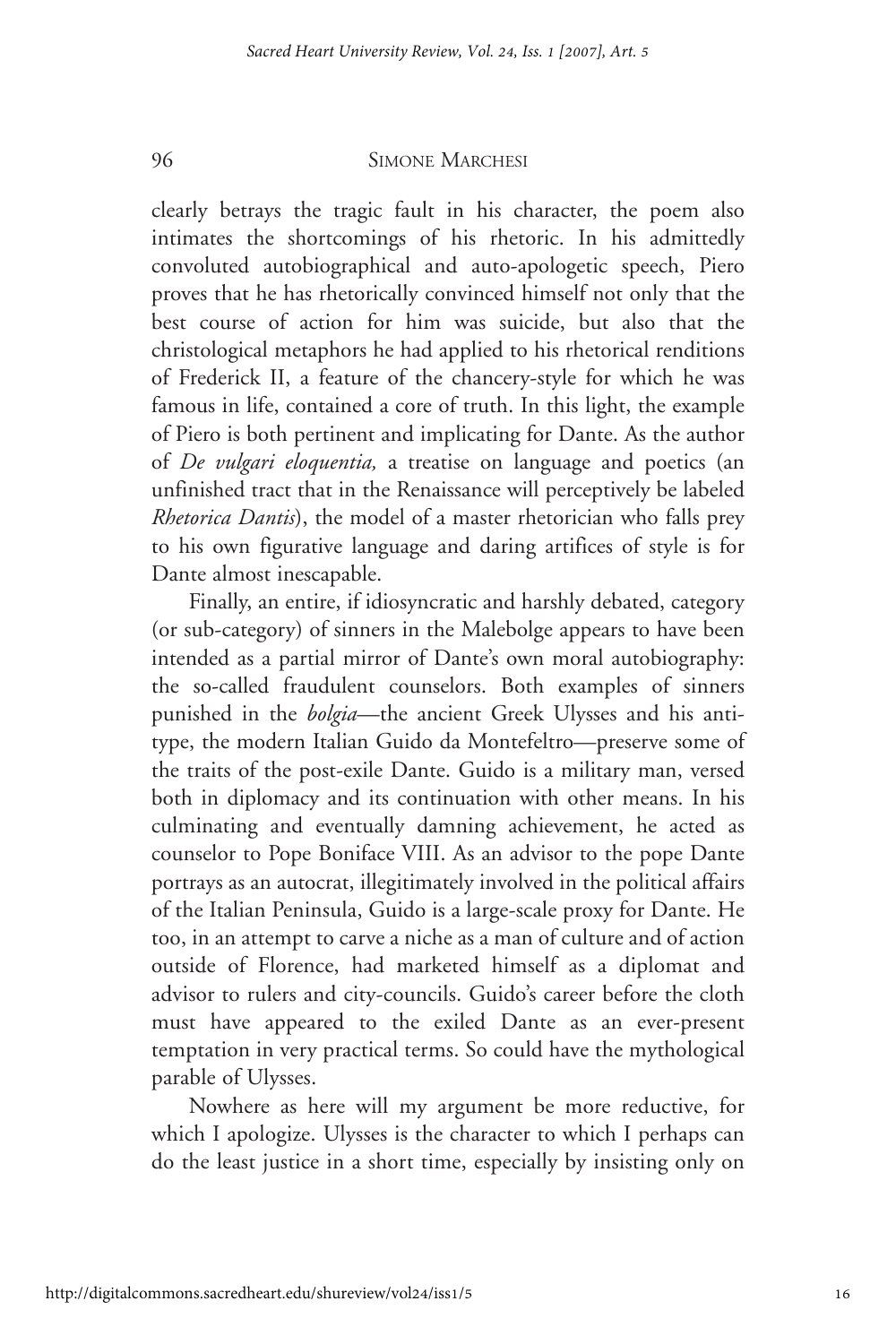the political and rhetorical aspects of Dante's multifaceted fascination with him. Although often overshadowed, however, these aspects of the character's and author's profiles deserve to be mentioned. As a political and intellectual guide for his companions on their last voyage, Ulysses had reunited in him the roles of the equally misguided and overreaching demagogue. Presented as a man skilled in words and in organizing consensus, he too anticipated a potential political and cultural role Dante seemed to have contemplated for himself once his exile had proven irreversible by force.

It is not a coincidence that both Guido, as a historical personality (*Inferno* 27.79-81), and Ulysses, in the philosophical maxim to which he appeals in his final oration (*Inferno* 26.118- 120), find a proleptic echo in Dante's *Convivio,* the book to which he had entrusted his hopes of constructing an image as leading intellectual for political communities and worthy advisor to rulers. Guido appears in Dante's prose-treatise as an example of praiseworthy moral conduct, a judgment that the author of the *Divine Comedy* reverses as he evokes the dominating metaphor of life as a sea voyage he had already used in *Convivio.* The central postulates of Ulysses' harangue to his crew, with their insistence on the intellectual dignity of Man, the only creature born to follow virtue and knowledge, also resonate with Dante's own postulate in the *Convivio,* that all man naturally desire knowledge. In the poem, the narrator and character's attention to curb their *ingegno*, their intelligence, is not out of place in a context in which the protagonist is exposed to the dangers inherent in the author's career as a political intellectual.

Just as all these characters (no matter how much individualized they are) resonate with some of Dante's own literary autobiographical traits, so should the story in which the character (in all his specificity) is the protagonist invite the same kind of dynamic identification on the part of the reader. If the exemplary system to which the poem's protagonist is exposed works, the exemplary system that this text constructs for its readers should work as well.